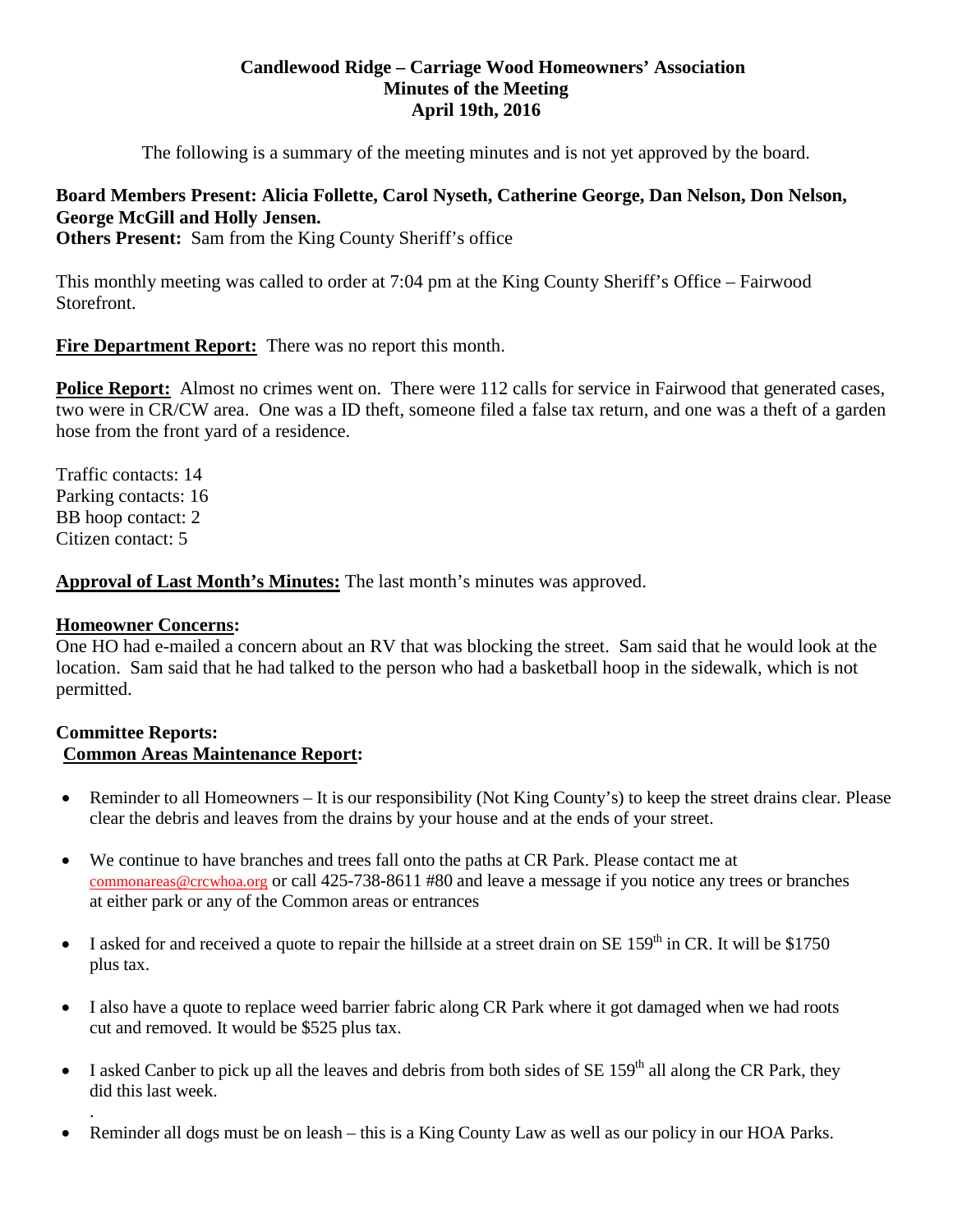- King County Sheriff Patrols and requests will now be coordinated by the CAM Chair and monthly reports will be submitted before each monthly meeting. Please contact the Board with any areas of concern and we will do our best to accommodate.
- Please keep a watch for suspicious Activity and call 911

**Reminder:** Our parks are private parks which exist for the use and enjoyment of HOA residents, their families and guests. They are not public parks. Our park usage rules apply to everyone. Following are some of the rules that have been established to maximize safety, and minimize liability and maintenance cost: A. Park Hours: 9:00 am to dusk.

B. No Smoking, alcohol, drugs, loud music, golfing, motorized vehicles or **Fireworks** are allowed.

C. Animals must be leashed and owners are responsible for cleaning up after their animals.

## **ACC Report:**

We are now accepting ACC requests via e-mail when the form does not need paint chips. (All paint chips must be mailed or hand delivered.)

ACC requests for this month were:

- 2 driveway replacement
- 3 roofs
- 2 landscaping
- 6 paint
- 2 fence
- 1 porch

# **Complaints Negotiations Report:**

No complaints this month.

## **Treasurer's Report:**

The 2016 budget is looking good. (Report had been sent out to Board member earlier.)

## **Legal and Insurance Report:**

No legal report this month There were no insurance issues this month.

# **Community Events Committee**

No report this month, waiting until May to start on garage sale.

# **Cul-de-Sac Committee**

George is looking for quotes for 2 islands.

## **Web Site:**

Catherine is still working on putting a FAQ page on the web site but had no report this month. She will put a notice on the web site that we have coyotes so small pets are in danger.

## **Capital Improvement Committee:**

Please contact the Board if you have any ideas for Capital Improvements. It was noted that there is a steep edge to one side of the CW Park concrete pad. George will look into doing something to improve this from a safety standpoint.

## **Nominating Committee**

No report this month.